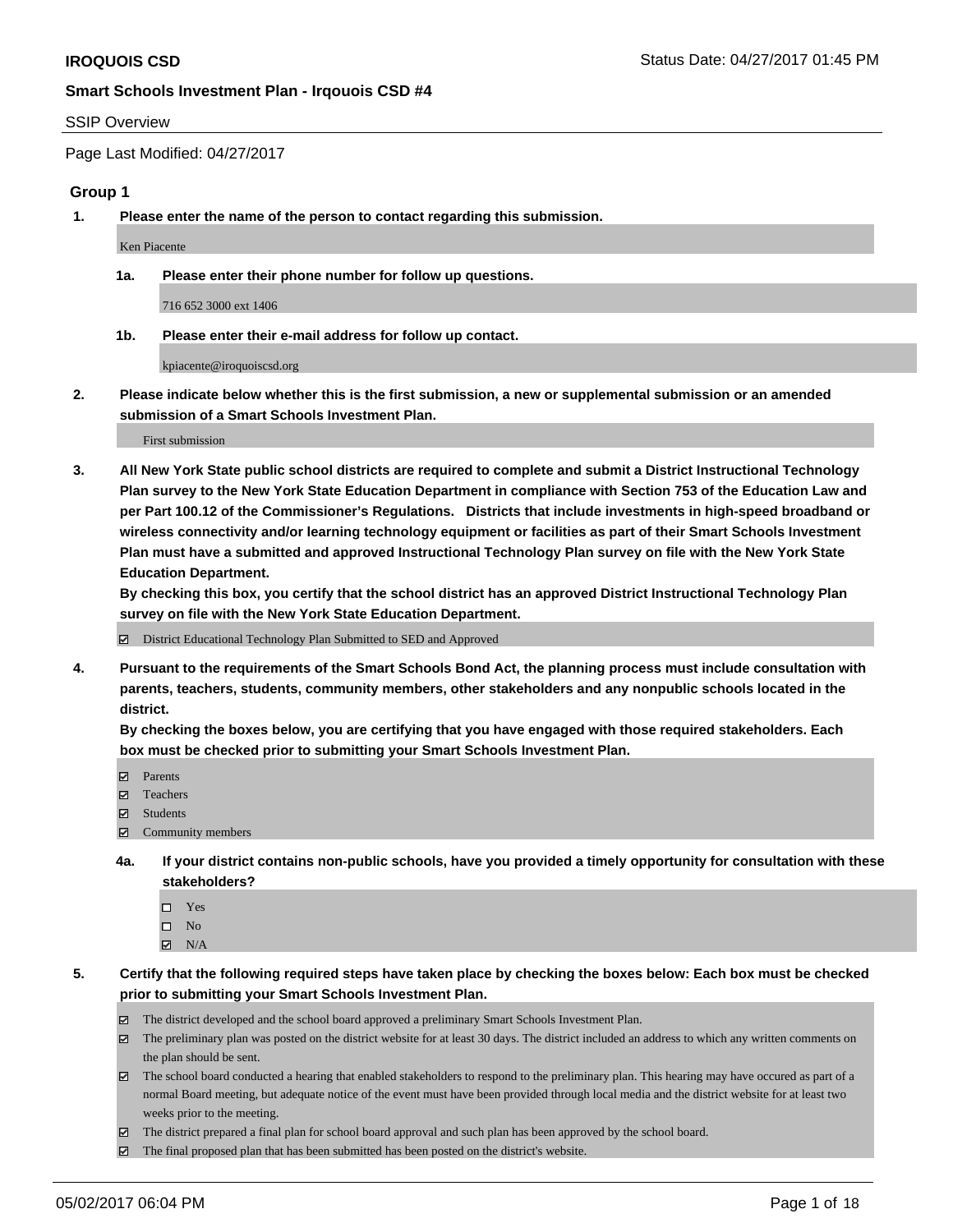#### SSIP Overview

Page Last Modified: 04/27/2017

**5a. Please upload the proposed Smart Schools Investment Plan (SSIP) that was posted on the district's website, along with any supporting materials. Note that this should be different than your recently submitted Educational Technology Survey. The Final SSIP, as approved by the School Board, should also be posted on the website and remain there during the course of the projects contained therein.**

Iroquois CSD Smart Schools Investment Plan (1).pdf

**5b. Enter the webpage address where the final Smart Schools Investment Plan is posted. The Plan should remain posted for the life of the included projects.**

http://www.iroquoiscsd.org/Page/7106

**6. Please enter an estimate of the total number of students and staff that will benefit from this Smart Schools Investment Plan based on the cumulative projects submitted to date.**

2,336

**7. An LEA/School District may partner with one or more other LEA/School Districts to form a consortium to pool Smart Schools Bond Act funds for a project that meets all other Smart School Bond Act requirements. Each school district participating in the consortium will need to file an approved Smart Schools Investment Plan for the project and submit a signed Memorandum of Understanding that sets forth the details of the consortium including the roles of each respective district.**

 $\Box$  The district plans to participate in a consortium to partner with other school district(s) to implement a Smart Schools project.

**8. Please enter the name and 6-digit SED Code for each LEA/School District participating in the Consortium.**

| <b>Partner LEA/District</b> | <b>ISED BEDS Code</b> |
|-----------------------------|-----------------------|
| (No Response)               | (No Response)         |

**9. Please upload a signed Memorandum of Understanding with all of the participating Consortium partners.**

(No Response)

**10. Your district's Smart Schools Bond Act Allocation is:**

\$1,305,424

**11. Enter the budget sub-allocations by category that you are submitting for approval at this time. If you are not budgeting SSBA funds for a category, please enter 0 (zero.) If the value entered is \$0, you will not be required to complete that survey question.**

|                                       | Sub-        |
|---------------------------------------|-------------|
|                                       | Allocations |
| <b>School Connectivity</b>            | 1,305,424   |
| Connectivity Projects for Communities | 0           |
| <b>Classroom Technology</b>           | 0           |
| Pre-Kindergarten Classrooms           | 0           |
| Replace Transportable Classrooms      | 0           |
| <b>High-Tech Security Features</b>    | 0           |
| Totals:                               | 1,305,424   |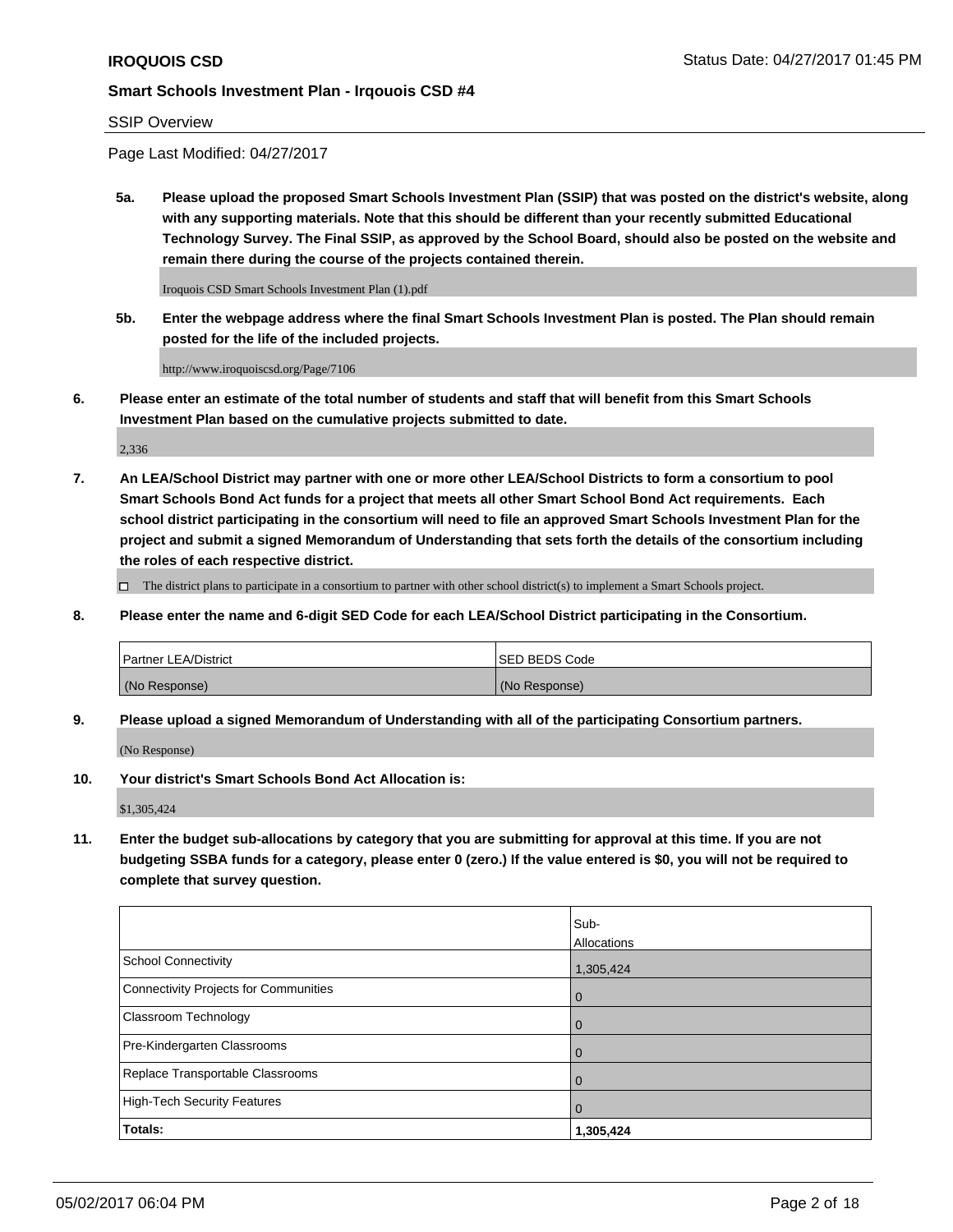# School Connectivity

Page Last Modified: 04/27/2017

# **Group 1**

- **1. In order for students and faculty to receive the maximum benefit from the technology made available under the Smart Schools Bond Act, their school buildings must possess sufficient connectivity infrastructure to ensure that devices can be used during the school day. Smart Schools Investment Plans must demonstrate that:**
	- **sufficient infrastructure that meets the Federal Communications Commission's 100 Mbps per 1,000 students standard currently exists in the buildings where new devices will be deployed, or**
	- **is a planned use of a portion of Smart Schools Bond Act funds, or**
	- **is under development through another funding source.**

**Smart Schools Bond Act funds used for technology infrastructure or classroom technology investments must increase the number of school buildings that meet or exceed the minimum speed standard of 100 Mbps per 1,000 students and staff within 12 months. This standard may be met on either a contracted 24/7 firm service or a "burstable" capability. If the standard is met under the burstable criteria, it must be:**

**1. Specifically codified in a service contract with a provider, and**

**2. Guaranteed to be available to all students and devices as needed, particularly during periods of high demand, such as computer-based testing (CBT) periods.**

**Please describe how your district already meets or is planning to meet this standard within 12 months of plan submission.**

Upgrade existing District wide backbone to a robust 10 gig fiber optic system including optimizing LAN closet locations and provide sufficient wireless connectivity infrastructure that meets the Federal Communications Commission's to 100 Mbps/1000 student s standard.

- **1a. If a district believes that it will be impossible to meet this standard within 12 months, it may apply for a waiver of this requirement, as described on the Smart Schools website. The waiver must be filed and approved by SED prior to submitting this survey.**
	- $\Box$  By checking this box, you are certifying that the school district has an approved waiver of this requirement on file with the New York State Education Department.
- **2. Connectivity Speed Calculator (Required)**

|                         | Number of<br>Students | Multiply by<br>100 Kbps | Divide by 1000 Current Speed<br>to Convert to<br>Reauired<br>Speed in Mb | l in Mb | <b>Expected</b><br>Speed to be<br>Attained Within   Required<br>12 Months | Expected Date<br><b>When</b><br>Speed Will be<br>Met |
|-------------------------|-----------------------|-------------------------|--------------------------------------------------------------------------|---------|---------------------------------------------------------------------------|------------------------------------------------------|
| <b>Calculated Speed</b> | 2,336                 | 233,600                 | 233.6                                                                    | 13.5    | 250                                                                       | 9/2017                                               |

# **3. Describe how you intend to use Smart Schools Bond Act funds for high-speed broadband and/or wireless connectivity projects in school buildings.**

Upgrade existing District wide backbone to robust 10 gig fiber optic system including optimizing LAN closet locations and provide CAT 6A to all classrooms to provide sufficient wireless connectivity infrastructure that meets the Federal Communications Commission's to 100 Mbps/1000 students standard.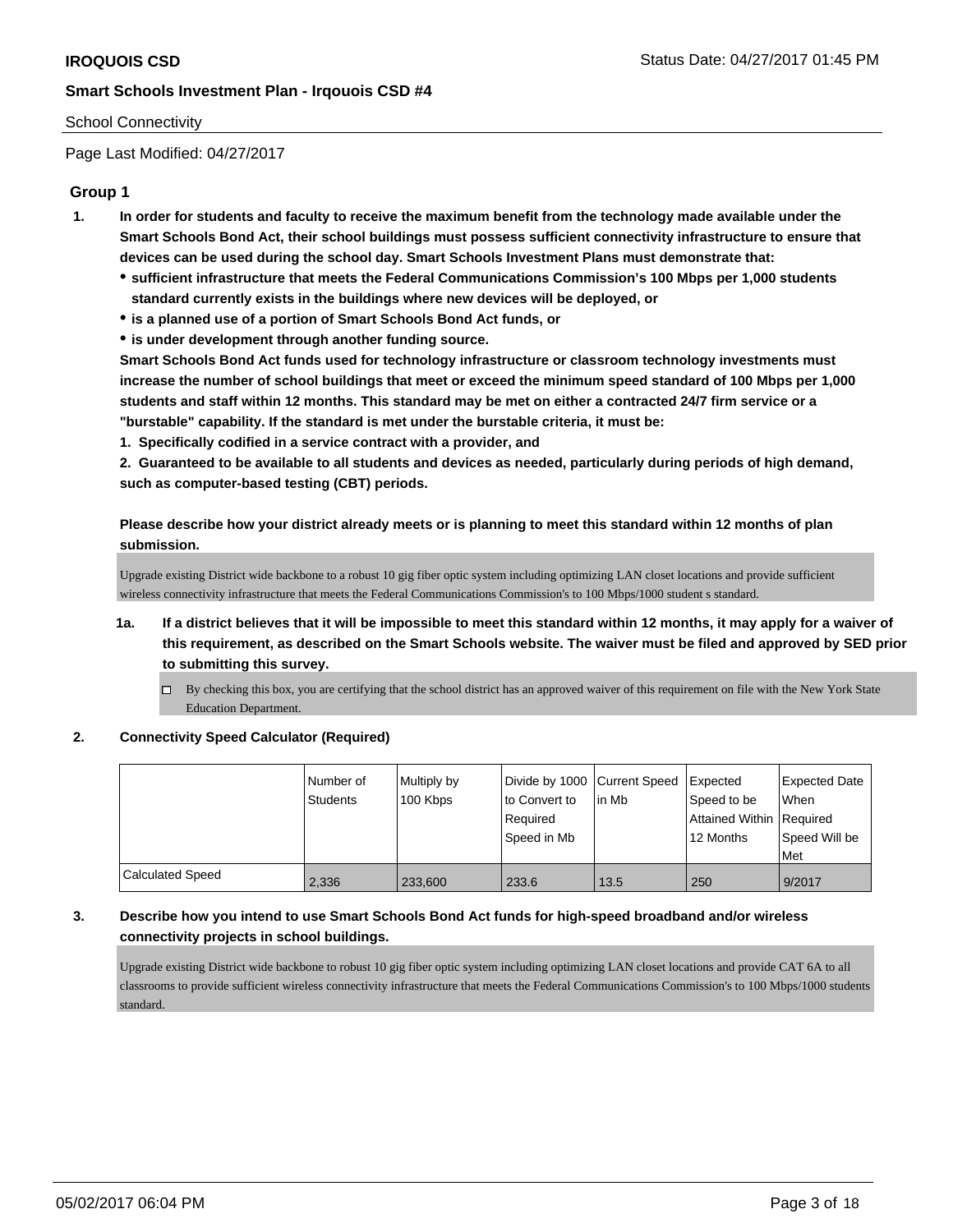#### School Connectivity

Page Last Modified: 04/27/2017

**4. Describe the linkage between the district's District Instructional Technology Plan and the proposed projects. (There should be a link between your response to this question and your response to Question 1 in Part E. Curriculum and Instruction "What are the district's plans to use digital connectivity and technology to improve teaching and learning?)**

Iroquois CSD administrators and staff envision a school system which serves the educational needs of everyone in the community. All involved in the system - - administrators, teachers, staff and student and adult learners will develop a broad knowledge base through continual learning, retraining, and development. Instructors will function as facilitators, working in a shared decision-making process, when developing instructional and tutorial programs for teachers. This will also integrate the district's professional development plan and APPR for teachers.

Providing up-to-date facilities and equipment will accommodate these educational goals. The schools will be equipped with state-of-the-art means of facilitating learning. Within this complex, learning areas will be optimally organized and utilized. The school district will work cooperatively with academic and business communities.

A one-to-one initiative is commencing during the 2016-2017 school year. In order to successfully extend the access of students to technology, the district intends to replace existing wiring to provide CAT-6A capabilities that will support a wireless infrastructure to not only provide consistent access throughout the district, but to also allow the expansion of future technology.

**5. If the district wishes to have students and staff access the Internet from wireless devices within the school building, or in close proximity to it, it must first ensure that it has a robust Wi-Fi network in place that has sufficient bandwidth to meet user demand.**

**Please describe how you have quantified this demand and how you plan to meet this demand.**

Our current configuration supports a cart based environment. In order to expand the school community's access to 1:1 technology, the wireless infrastructure must be replaced to allow for updated access with  $a/c$  wireless as well as increasing the amount of access points in each building. This project will provide the necessary funds to replace and update the needed wiring.

**6. As indicated on Page 5 of the guidance, the Office of Facilities Planning will have to conduct a preliminary review of all capital projects, including connectivity projects. Please indicate on a separate row each project number given to you by the Office of Facilities Planning.**

| <b>Project Number</b> |  |
|-----------------------|--|
| 14-30-01-06-7-999-BA1 |  |

**7. Certain high-tech security and connectivity infrastructure projects may be eligible for an expedited review process as determined by the Office of Facilities Planning.**

**Was your project deemed eligible for streamlined review?**

No

**8. Include the name and license number of the architect or engineer of record.**

| Name                          | License Number |
|-------------------------------|----------------|
| Scott W. Jones, AIA, LEED, GA | 204341         |

**9. If you are submitting an allocation for School Connectivity complete this table. Note that the calculated Total at the bottom of the table must equal the Total allocation for this category that you entered in the SSIP Overview overall budget.**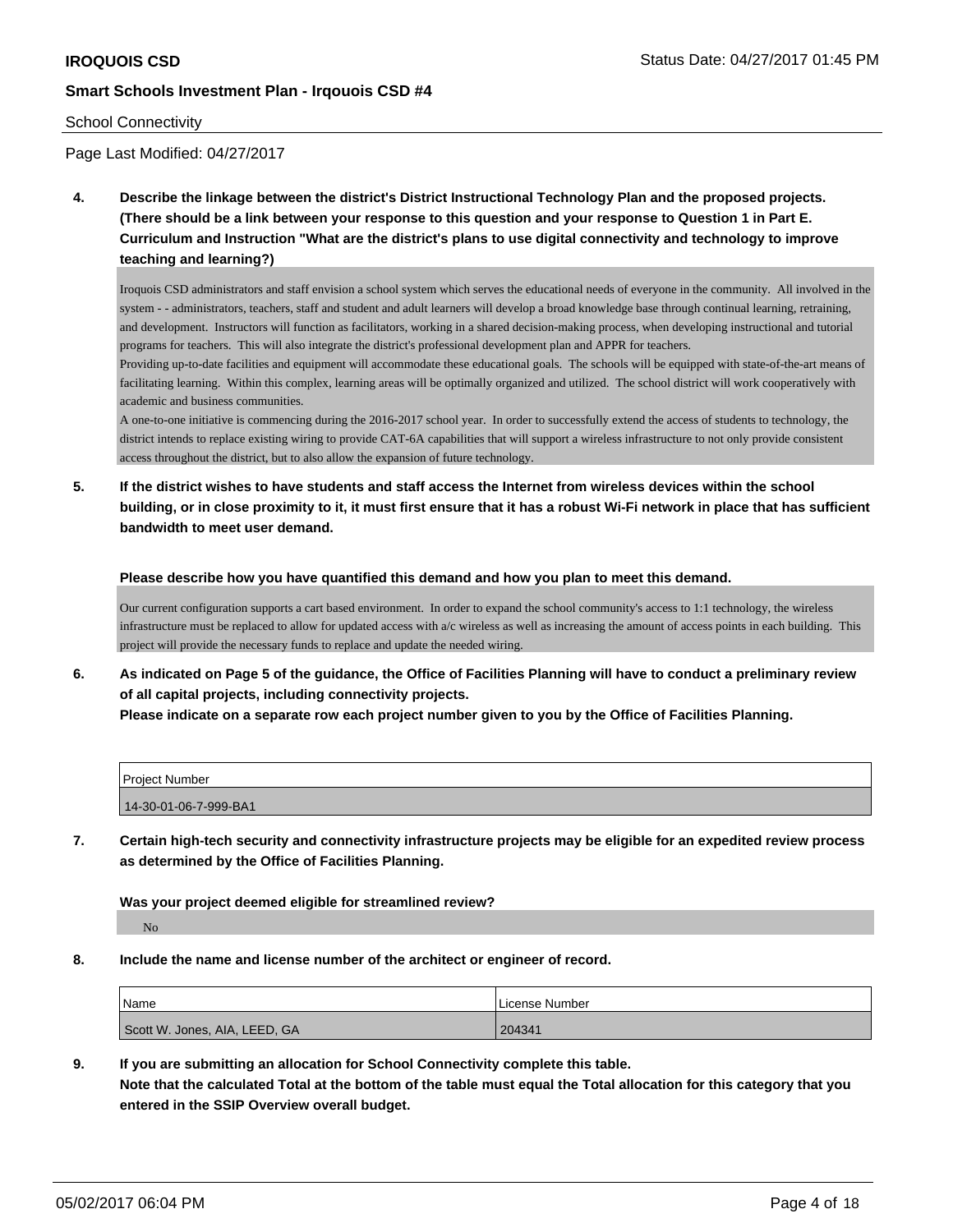School Connectivity

Page Last Modified: 04/27/2017

|                                            | Sub-          |
|--------------------------------------------|---------------|
|                                            | Allocation    |
| Network/Access Costs                       | (No Response) |
| <b>Outside Plant Costs</b>                 | (No Response) |
| School Internal Connections and Components | 1,107,260     |
| <b>Professional Services</b>               | 142,000       |
| Testing                                    | 31,636        |
| <b>Other Upfront Costs</b>                 | 24,528        |
| <b>Other Costs</b>                         | (No Response) |
| Totals:                                    | 1,305,424     |

**10. Please detail the type, quantity, per unit cost and total cost of the eligible items under each sub-category. This is especially important for any expenditures listed under the "Other" category. All expenditures must be eligible for tax-exempt financing to be reimbursed through the SSBA. Sufficient detail must be provided so that we can verify this is the case. If you have any questions, please contact us directly through smartschools@nysed.gov. NOTE: Wireless Access Points should be included in this category, not under Classroom Educational Technology, except those that will be loaned/purchased for nonpublic schools.**

| Select the allowable expenditure<br>∣type.<br>Repeat to add another item under<br>each type. | Item to be purchased                                       | Quantity | Cost per Item | <b>Total Cost</b> |
|----------------------------------------------------------------------------------------------|------------------------------------------------------------|----------|---------------|-------------------|
| <b>Connections/Components</b>                                                                | CAT 6 to each classroom & 10 gig<br>backbone district wide | 1,438    | 770           | 1,107,260         |
| <b>Professional Services</b>                                                                 | A&E and CM-CLerk                                           |          | 142,000       | 142,000           |
| Testing                                                                                      | Cable certification                                        | 1,438    | 22            | 31,636            |
| <b>Other Upfront Costs</b>                                                                   | <b>General Administration</b>                              |          | 24,528        | 24,528            |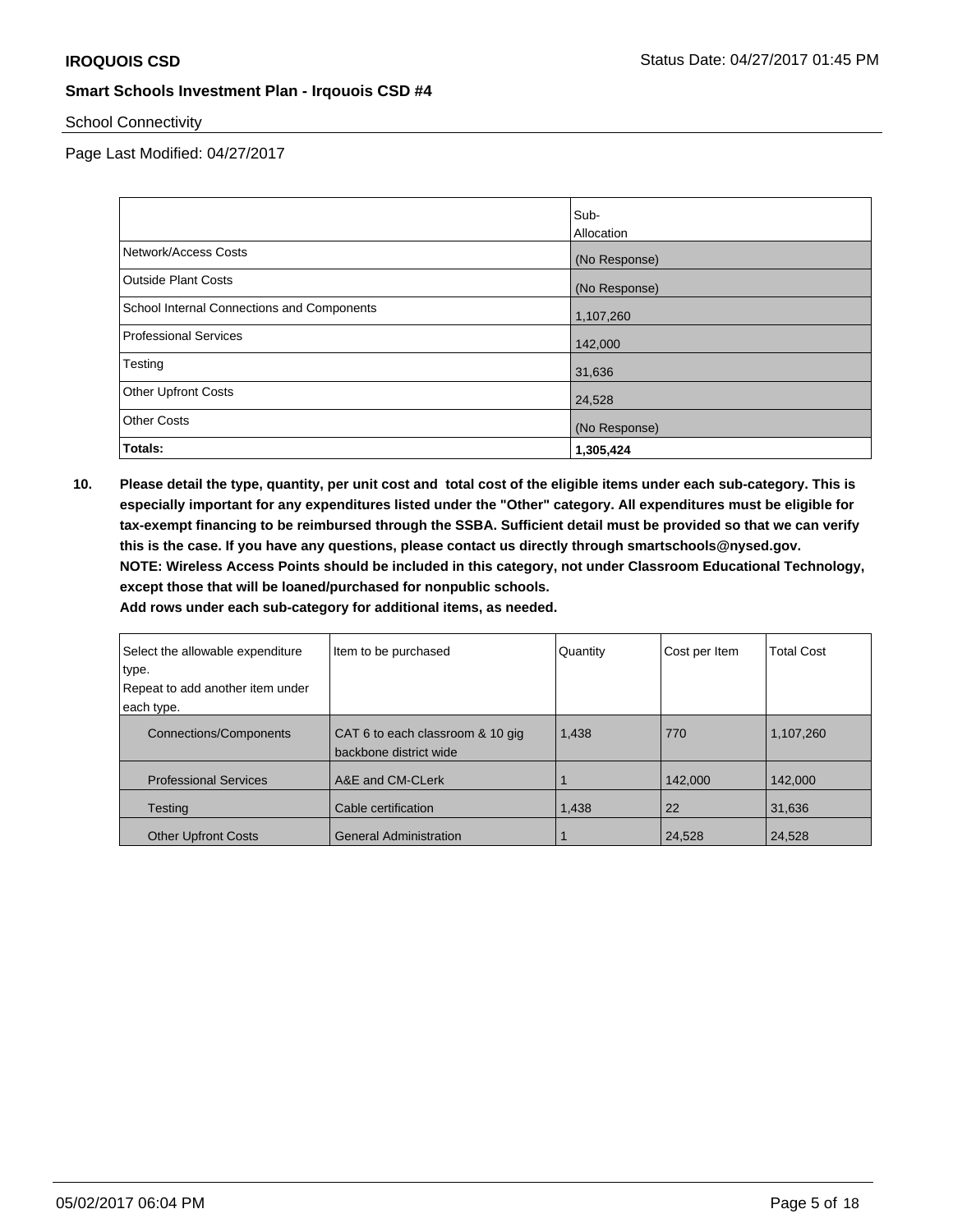Community Connectivity (Broadband and Wireless)

Page Last Modified: 04/27/2017

## **Group 1**

**1. Describe how you intend to use Smart Schools Bond Act funds for high-speed broadband and/or wireless connectivity projects in the community.**

(No Response)

**2. Please describe how the proposed project(s) will promote student achievement and increase student and/or staff access to the Internet in a manner that enhances student learning and/or instruction outside of the school day and/or school building.**

(No Response)

**3. Community connectivity projects must comply with all the necessary local building codes and regulations (building and related permits are not required prior to plan submission).**

 $\Box$  I certify that we will comply with all the necessary local building codes and regulations.

**4. Please describe the physical location of the proposed investment.**

(No Response)

**5. Please provide the initial list of partners participating in the Community Connectivity Broadband Project, along with their Federal Tax Identification (Employer Identification) number.**

| <b>Project Partners</b> | Federal ID#     |
|-------------------------|-----------------|
| (No Response)           | l (No Response) |

**6. If you are submitting an allocation for Community Connectivity, complete this table. Note that the calculated Total at the bottom of the table must equal the Total allocation for this category that you entered in the SSIP Overview overall budget.**

|                                    | Sub-Allocation |
|------------------------------------|----------------|
| Network/Access Costs               | (No Response)  |
| Outside Plant Costs                | (No Response)  |
| <b>Tower Costs</b>                 | (No Response)  |
| <b>Customer Premises Equipment</b> | (No Response)  |
| <b>Professional Services</b>       | (No Response)  |
| Testing                            | (No Response)  |
| <b>Other Upfront Costs</b>         | (No Response)  |
| <b>Other Costs</b>                 | (No Response)  |
| Totals:                            | 0              |

**7. Please detail the type, quantity, per unit cost and total cost of the eligible items under each sub-category. This is especially important for any expenditures listed under the "Other" category. All expenditures must be capital-bond eligible to be reimbursed through the SSBA. If you have any questions, please contact us directly through smartschools@nysed.gov.**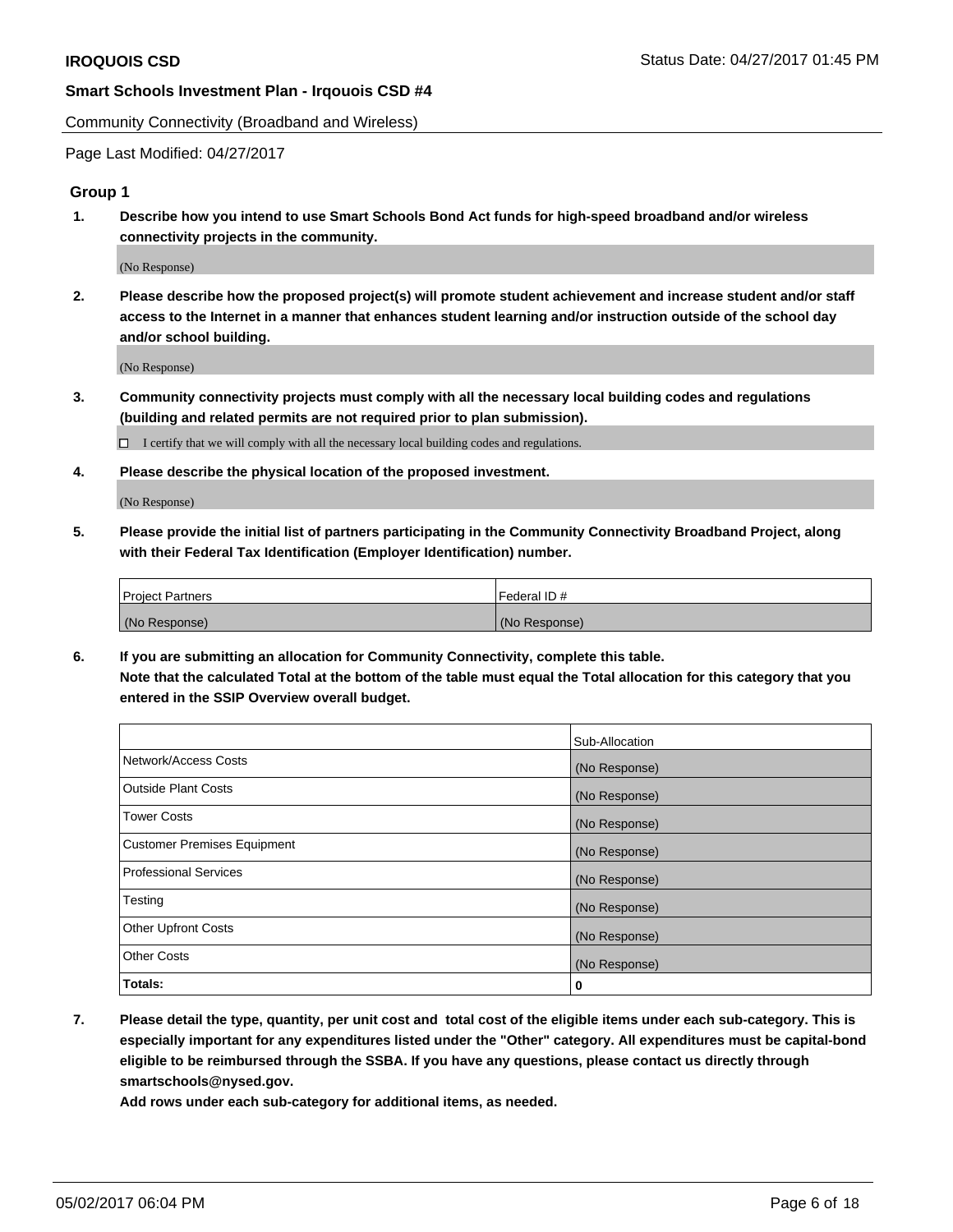Community Connectivity (Broadband and Wireless)

| Select the allowable expenditure<br>type.<br>Repeat to add another item under | Item to be purchased | Quantity      | Cost per Item | <b>Total Cost</b> |
|-------------------------------------------------------------------------------|----------------------|---------------|---------------|-------------------|
| each type.                                                                    |                      |               |               |                   |
| (No Response)                                                                 | (No Response)        | (No Response) | (No Response) | (No Response)     |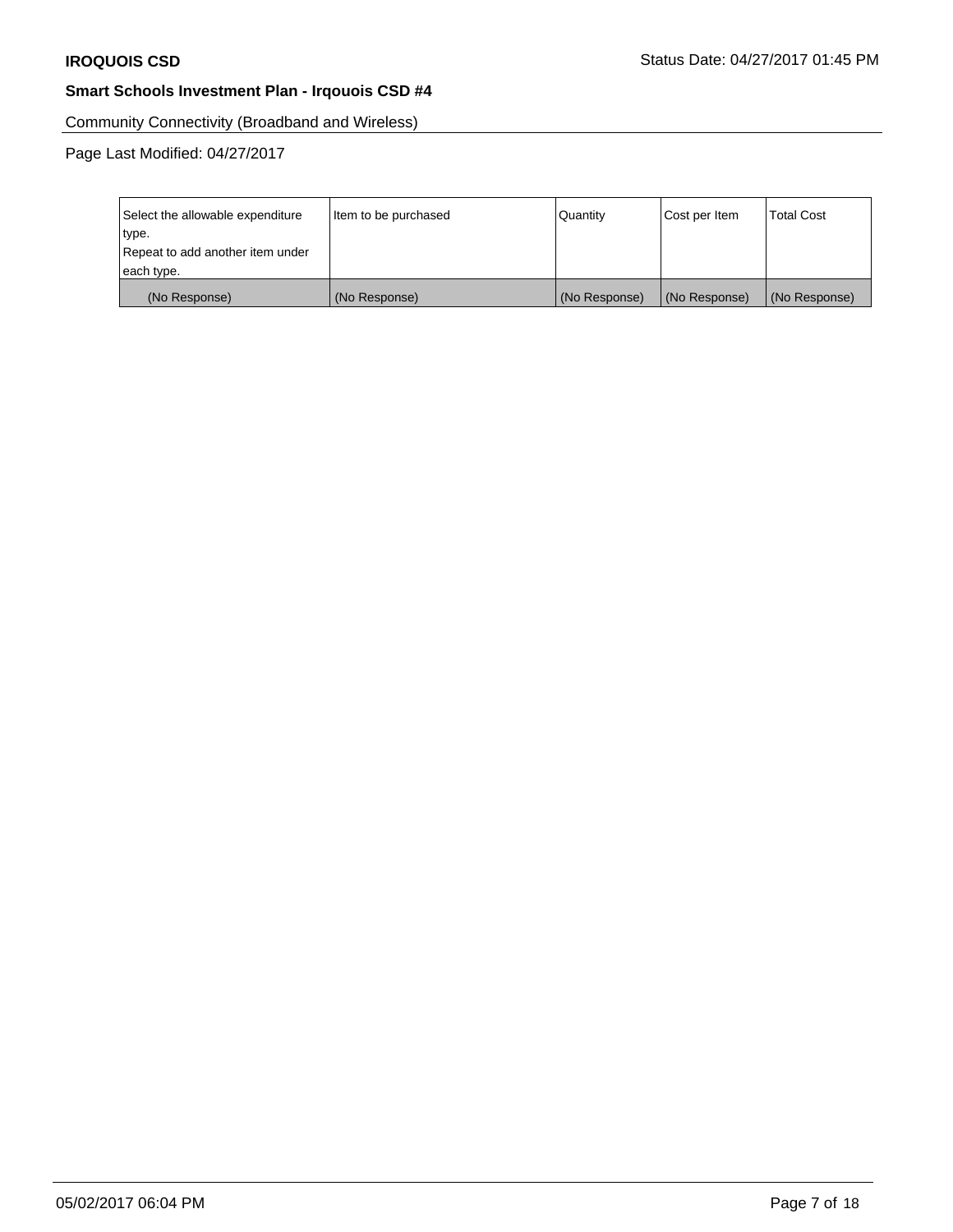# Classroom Learning Technology

Page Last Modified: 04/27/2017

# **Questions**

**1. In order for students and faculty to receive the maximum benefit from the technology made available under the Smart Schools Bond Act, their school buildings must possess sufficient connectivity infrastructure to ensure that devices can be used during the school day. Smart Schools Investment Plans must demonstrate that sufficient infrastructure that meets the Federal Communications Commission's 100 Mbps per 1,000 students standard currently exists in the buildings where new devices will be deployed, or is a planned use of a portion of Smart Schools Bond Act funds, or is under development through another funding source.**

**Smart Schools Bond Act funds used for technology infrastructure or classroom technology investments must increase the number of school buildings that meet or exceed the minimum speed standard of 100 Mbps per 1,000 students and staff within 12 months. This standard may be met on either a contracted 24/7 firm service or a "burstable" capability. If the standard is met under the burstable criteria, it must be:**

- **1. Specifically codified in a service contract with a provider, and**
- **2. Guaranteed to be available to all students and devices as needed, particularly during periods of high demand, such as computer-based testing (CBT) periods.**

**Please describe how your district already meets or is planning to meet this standard within 12 months of plan submission.**

(No Response)

- **1a. If a district believes that it will be impossible to meet this standard within 12 months, it may apply for a waiver of this requirement, as described on the Smart Schools website. The waiver must be filed and approved by SED prior to submitting this survey.**
	- $\Box$  By checking this box, you are certifying that the school district has an approved waiver of this requirement on file with the New York State Education Department.

#### **2. Connectivity Speed Calculator (Required)**

|                         | l Number of<br>Students | Multiply by<br>100 Kbps | Divide by 1000   Current Speed<br>to Convert to<br>Required<br>Speed in Mb | l in Mb          | Expected<br>Speed to be<br>Attained Within Required<br>12 Months | <b>Expected Date</b><br>When<br>Speed Will be<br>Met |
|-------------------------|-------------------------|-------------------------|----------------------------------------------------------------------------|------------------|------------------------------------------------------------------|------------------------------------------------------|
| <b>Calculated Speed</b> | (No<br>Response)        | (No Response)           | (No<br>Response)                                                           | (No<br>Response) | (No<br>Response)                                                 | (No<br>Response)                                     |

**3. If the district wishes to have students and staff access the Internet from wireless devices within the school building, or in close proximity to it, it must first ensure that it has a robust Wi-Fi network in place that has sufficient bandwidth to meet user demand.**

**Please describe how you have quantified this demand and how you plan to meet this demand.**

(No Response)

**4. All New York State public school districts are required to complete and submit an Instructional Technology Plan survey to the New York State Education Department in compliance with Section 753 of the Education Law and per Part 100.12 of the Commissioner's Regulations.**

**Districts that include educational technology purchases as part of their Smart Schools Investment Plan must have a submitted and approved Instructional Technology Plan survey on file with the New York State Education Department.**

 $\Box$  By checking this box, you are certifying that the school district has an approved Instructional Technology Plan survey on file with the New York State Education Department.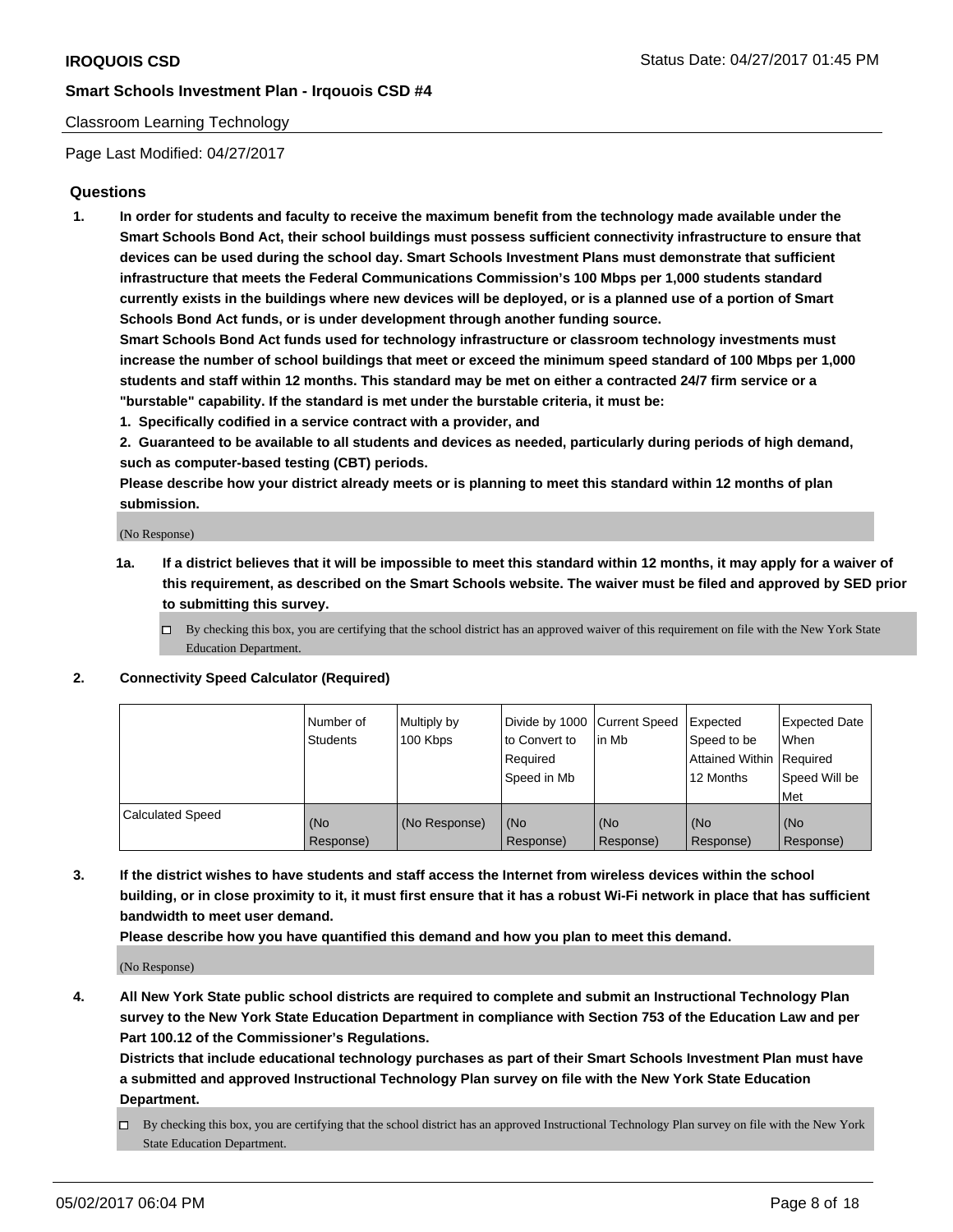#### Classroom Learning Technology

Page Last Modified: 04/27/2017

**5. Describe the devices you intend to purchase and their compatibility with existing or planned platforms or systems. Specifically address the adequacy of each facility's electrical, HVAC and other infrastructure necessary to install and support the operation of the planned technology.**

(No Response)

- **6. Describe how the proposed technology purchases will:**
	- **> enhance differentiated instruction;**
	- **> expand student learning inside and outside the classroom;**
	- **> benefit students with disabilities and English language learners; and**
	- **> contribute to the reduction of other learning gaps that have been identified within the district.**

**The expectation is that districts will place a priority on addressing the needs of students who struggle to succeed in a rigorous curriculum. Responses in this section should specifically address this concern and align with the district's Instructional Technology Plan (in particular Question 2 of E. Curriculum and Instruction: "Does the district's instructional technology plan address the needs of students with disabilities to ensure equitable access to instruction, materials and assessments?" and Question 3 of the same section: "Does the district's instructional technology plan address the provision of assistive technology specifically for students with disabilities to ensure access to and participation in the general curriculum?"**

(No Response)

**7. Where appropriate, describe how the proposed technology purchases will enhance ongoing communication with parents and other stakeholders and help the district facilitate technology-based regional partnerships, including distance learning and other efforts.**

(No Response)

**8. Describe the district's plan to provide professional development to ensure that administrators, teachers and staff can employ the technology purchased to enhance instruction successfully.**

**Note: This response should be aligned and expanded upon in accordance with your district's response to Question 1 of F. Professional Development of your Instructional Technology Plan: "Please provide a summary of professional development offered to teachers and staff, for the time period covered by this plan, to support technology to enhance teaching and learning. Please include topics, audience and method of delivery within your summary."**

(No Response)

- **9. Districts must contact the SUNY/CUNY teacher preparation program that supplies the largest number of the district's new teachers to request advice on innovative uses and best practices at the intersection of pedagogy and educational technology.**
	- By checking this box, you certify that you have contacted the SUNY/CUNY teacher preparation program that supplies the largest number of your new teachers to request advice on these issues.
	- **9a. Please enter the name of the SUNY or CUNY Institution that you contacted.**

(No Response)

**9b. Enter the primary Institution phone number.**

(No Response)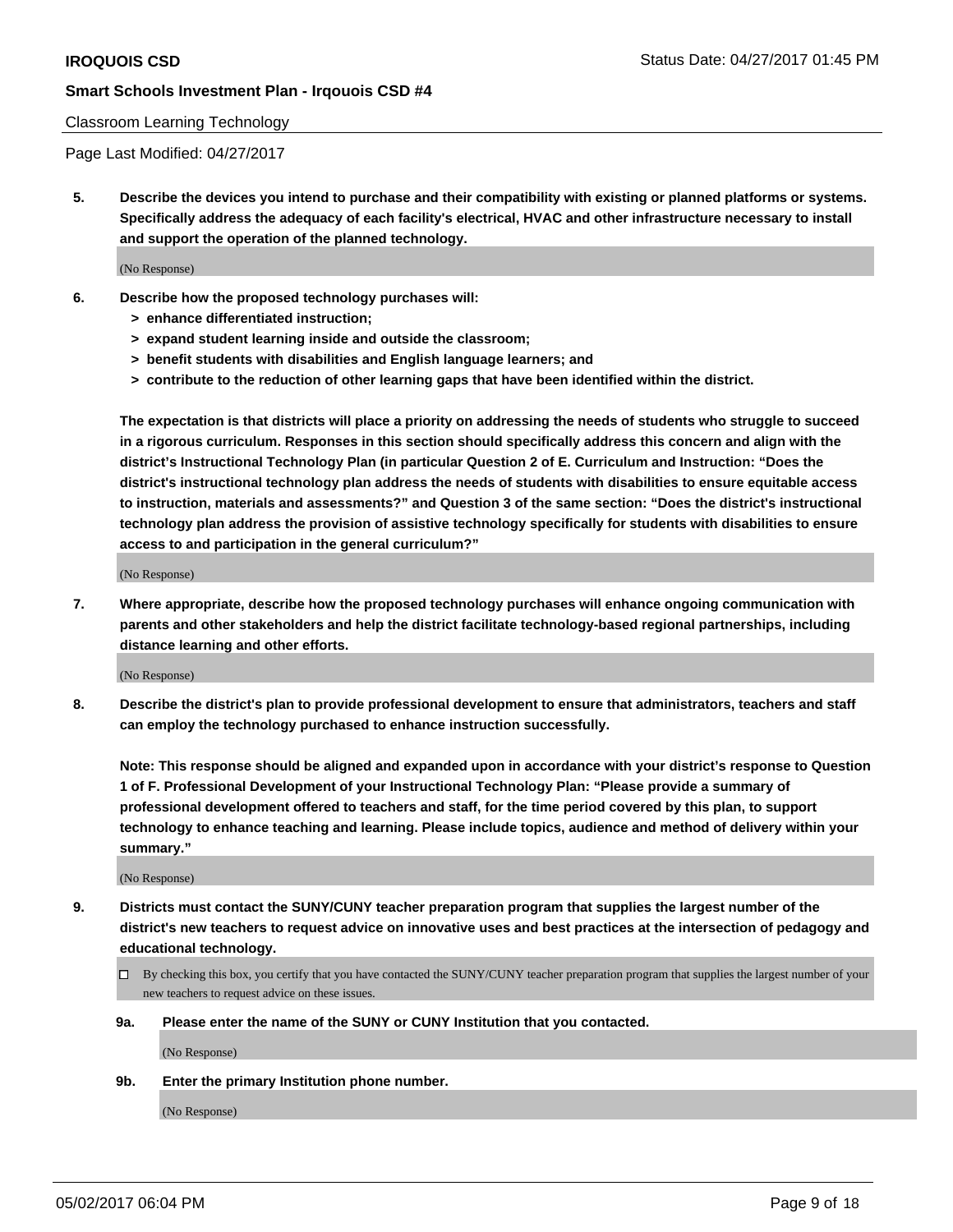Classroom Learning Technology

Page Last Modified: 04/27/2017

**9c. Enter the name of the contact person with whom you consulted and/or will be collaborating with on innovative uses of technology and best practices.**

(No Response)

**10. A district whose Smart Schools Investment Plan proposes the purchase of technology devices and other hardware must account for nonpublic schools in the district.**

**Are there nonpublic schools within your school district?**

Yes

 $\square$  No

**11. Nonpublic Classroom Technology Loan Calculator**

**The Smart Schools Bond Act provides that any Classroom Learning Technology purchases made using Smart Schools funds shall be lent, upon request, to nonpublic schools in the district. However, no school district shall be required to loan technology in amounts greater than the total obtained and spent on technology pursuant to the Smart Schools Bond Act and the value of such loan may not exceed the total of \$250 multiplied by the nonpublic school enrollment in the base year at the time of enactment.**

**See:**

**http://www.p12.nysed.gov/mgtserv/smart\_schools/docs/Smart\_Schools\_Bond\_Act\_Guidance\_04.27.15\_Final.pdf.**

|                                       | 1. Classroom   | 2. Public  | 3. Nonpublic | l 4. Sum of | l 5. Total Per | l 6. Total                                                                                    |
|---------------------------------------|----------------|------------|--------------|-------------|----------------|-----------------------------------------------------------------------------------------------|
|                                       | Technology     | Enrollment | Enrollment   | Public and  | Pupil Sub-     | Nonpublic Loan                                                                                |
|                                       | Sub-allocation | (2014-15)  | (2014-15)    | l Nonpublic | allocation     | Amount                                                                                        |
|                                       |                |            |              | Enrollment  |                |                                                                                               |
| Calculated Nonpublic Loan<br>  Amount |                |            |              |             |                | (No Response)   (No Response)   (No Response)   (No Response)   (No Response)   (No Response) |

**12. To ensure the sustainability of technology purchases made with Smart Schools funds, districts must demonstrate a long-term plan to maintain and replace technology purchases supported by Smart Schools Bond Act funds. This sustainability plan shall demonstrate a district's capacity to support recurring costs of use that are ineligible for Smart Schools Bond Act funding such as device maintenance, technical support, Internet and wireless fees, maintenance of hotspots, staff professional development, building maintenance and the replacement of incidental items. Further, such a sustainability plan shall include a long-term plan for the replacement of purchased devices and equipment at the end of their useful life with other funding sources.**

 $\Box$  By checking this box, you certify that the district has a sustainability plan as described above.

**13. Districts must ensure that devices purchased with Smart Schools Bond funds will be distributed, prepared for use, maintained and supported appropriately. Districts must maintain detailed device inventories in accordance with generally accepted accounting principles.**

By checking this box, you certify that the district has a distribution and inventory management plan and system in place.

**14. If you are submitting an allocation for Classroom Learning Technology complete this table. Note that the calculated Total at the bottom of the table must equal the Total allocation for this category that you entered in the SSIP Overview overall budget.**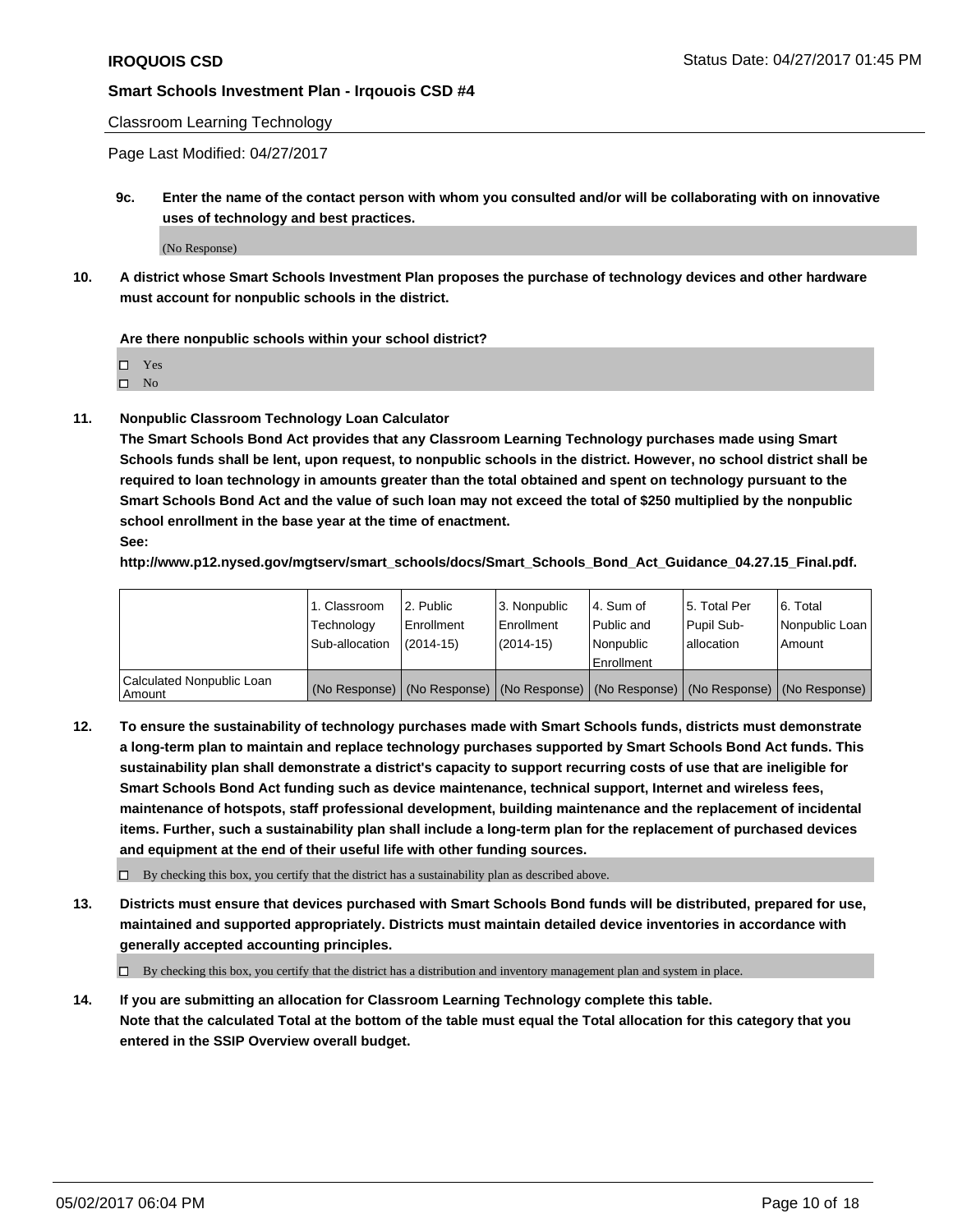# Classroom Learning Technology

Page Last Modified: 04/27/2017

|                          | Sub-Allocation |
|--------------------------|----------------|
| Interactive Whiteboards  | (No Response)  |
| Computer Servers         | (No Response)  |
| <b>Desktop Computers</b> | (No Response)  |
| <b>Laptop Computers</b>  | (No Response)  |
| <b>Tablet Computers</b>  | (No Response)  |
| <b>Other Costs</b>       | (No Response)  |
| Totals:                  | 0              |

**15. Please detail the type, quantity, per unit cost and total cost of the eligible items under each sub-category. This is especially important for any expenditures listed under the "Other" category. All expenditures must be capital-bond eligible to be reimbursed through the SSBA. If you have any questions, please contact us directly through smartschools@nysed.gov.**

**Please specify in the "Item to be Purchased" field which specific expenditures and items are planned to meet the district's nonpublic loan requirement, if applicable.**

**NOTE: Wireless Access Points that will be loaned/purchased for nonpublic schools should ONLY be included in this category, not under School Connectivity, where public school districts would list them.**

| type.<br>Repeat to add another item under |               |               |               |               |
|-------------------------------------------|---------------|---------------|---------------|---------------|
| each type.                                |               |               |               |               |
| (No Response)                             | (No Response) | (No Response) | (No Response) | (No Response) |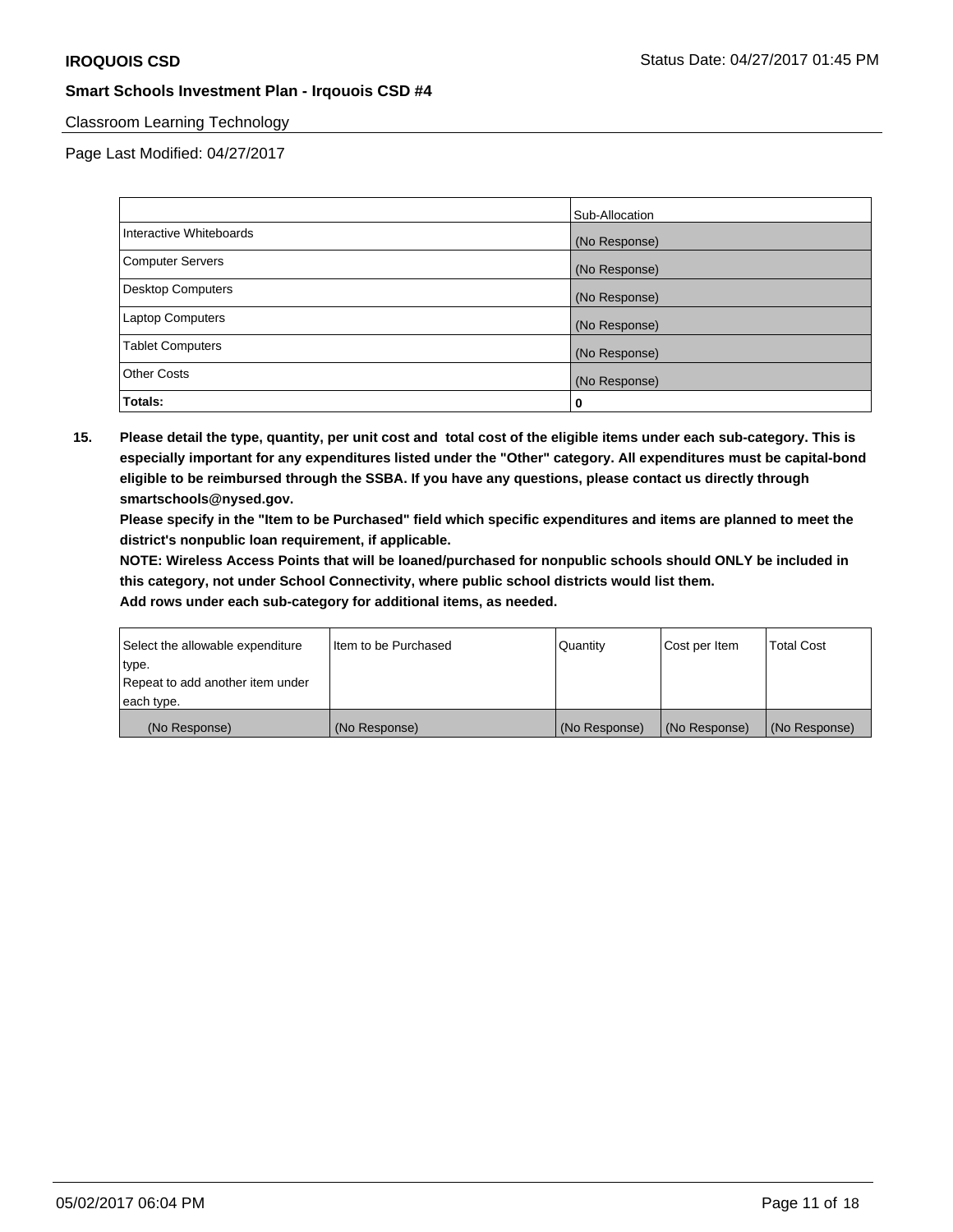#### Pre-Kindergarten Classrooms

Page Last Modified: 04/27/2017

#### **Group 1**

**1. Provide information regarding how and where the district is currently serving pre-kindergarten students and justify the need for additional space with enrollment projections over 3 years.**

(No Response)

- **2. Describe the district's plan to construct, enhance or modernize education facilities to accommodate prekindergarten programs. Such plans must include:**
	- **Specific descriptions of what the district intends to do to each space;**
	- **An affirmation that pre-kindergarten classrooms will contain a minimum of 900 square feet per classroom;**
	- **The number of classrooms involved;**
	- **The approximate construction costs per classroom; and**
	- **Confirmation that the space is district-owned or has a long-term lease that exceeds the probable useful life of the improvements.**

(No Response)

**3. Smart Schools Bond Act funds may only be used for capital construction costs. Describe the type and amount of additional funds that will be required to support ineligible ongoing costs (e.g. instruction, supplies) associated with any additional pre-kindergarten classrooms that the district plans to add.**

(No Response)

**4. All plans and specifications for the erection, repair, enlargement or remodeling of school buildings in any public school district in the State must be reviewed and approved by the Commissioner. Districts that plan capital projects using their Smart Schools Bond Act funds will undergo a Preliminary Review Process by the Office of Facilities Planning.**

**Please indicate on a separate row each project number given to you by the Office of Facilities Planning.**

| Project Number |  |
|----------------|--|
| (No Response)  |  |

**5. If you have made an allocation for Pre-Kindergarten Classrooms, complete this table. Note that the calculated Total at the bottom of the table must equal the Total allocation for this category that you entered in the SSIP Overview overall budget.**

| Totals:                                  | 0              |
|------------------------------------------|----------------|
| Other Costs                              | (No Response)  |
| Enhance/Modernize Educational Facilities | (No Response)  |
| Construct Pre-K Classrooms               | (No Response)  |
|                                          | Sub-Allocation |

**6. Please detail the type, quantity, per unit cost and total cost of the eligible items under each sub-category. This is especially important for any expenditures listed under the "Other" category. All expenditures must be capital-bond eligible to be reimbursed through the SSBA. If you have any questions, please contact us directly through smartschools@nysed.gov.**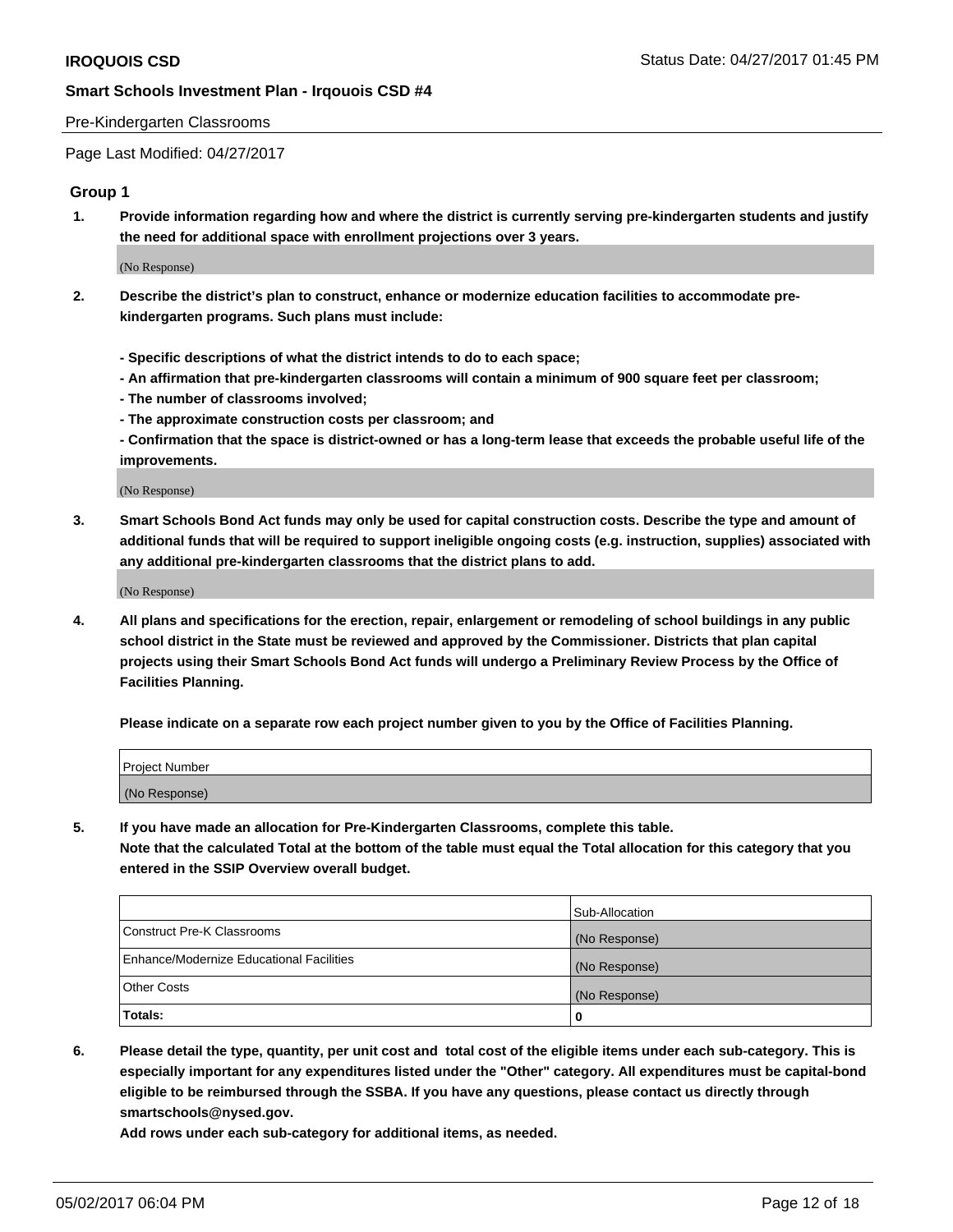# Pre-Kindergarten Classrooms

| Select the allowable expenditure | Item to be purchased | Quantity      | Cost per Item | <b>Total Cost</b> |
|----------------------------------|----------------------|---------------|---------------|-------------------|
| type.                            |                      |               |               |                   |
| Repeat to add another item under |                      |               |               |                   |
| each type.                       |                      |               |               |                   |
| (No Response)                    | (No Response)        | (No Response) | (No Response) | (No Response)     |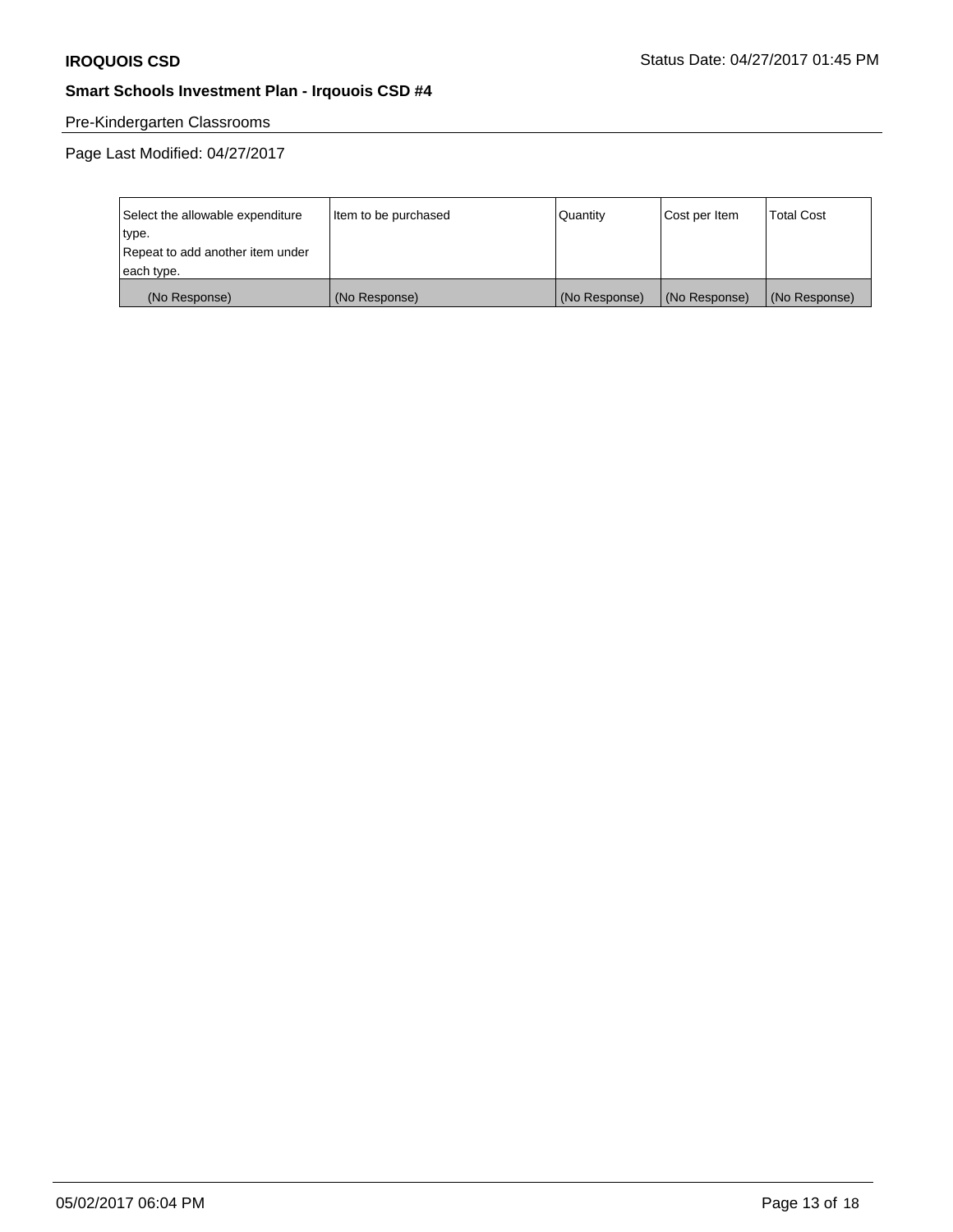#### Replace Transportable Classrooms

Page Last Modified: 04/27/2017

## **Group 1**

**1. Describe the district's plan to construct, enhance or modernize education facilities to provide high-quality instructional space by replacing transportable classrooms.**

(No Response)

**2. All plans and specifications for the erection, repair, enlargement or remodeling of school buildings in any public school district in the State must be reviewed and approved by the Commissioner. Districts that plan capital projects using their Smart Schools Bond Act funds will undergo a Preliminary Review Process by the Office of Facilities Planning.**

**Please indicate on a separate row each project number given to you by the Office of Facilities Planning.**

| Project Number |  |
|----------------|--|
| (No Response)  |  |

**3. For large projects that seek to blend Smart Schools Bond Act dollars with other funds, please note that Smart Schools Bond Act funds can be allocated on a pro rata basis depending on the number of new classrooms built that directly replace transportable classroom units.**

**If a district seeks to blend Smart Schools Bond Act dollars with other funds describe below what other funds are being used and what portion of the money will be Smart Schools Bond Act funds.**

(No Response)

**4. If you have made an allocation for Replace Transportable Classrooms, complete this table. Note that the calculated Total at the bottom of the table must equal the Total allocation for this category that you entered in the SSIP Overview overall budget.**

|                                                | Sub-Allocation |
|------------------------------------------------|----------------|
| Construct New Instructional Space              | (No Response)  |
| Enhance/Modernize Existing Instructional Space | (No Response)  |
| Other Costs                                    | (No Response)  |
| Totals:                                        | $\Omega$       |

**5. Please detail the type, quantity, per unit cost and total cost of the eligible items under each sub-category. This is especially important for any expenditures listed under the "Other" category. All expenditures must be capital-bond eligible to be reimbursed through the SSBA. If you have any questions, please contact us directly through smartschools@nysed.gov.**

| Select the allowable expenditure | Item to be purchased | Quantity      | Cost per Item | <b>Total Cost</b> |
|----------------------------------|----------------------|---------------|---------------|-------------------|
| type.                            |                      |               |               |                   |
| Repeat to add another item under |                      |               |               |                   |
| each type.                       |                      |               |               |                   |
| (No Response)                    | (No Response)        | (No Response) | (No Response) | (No Response)     |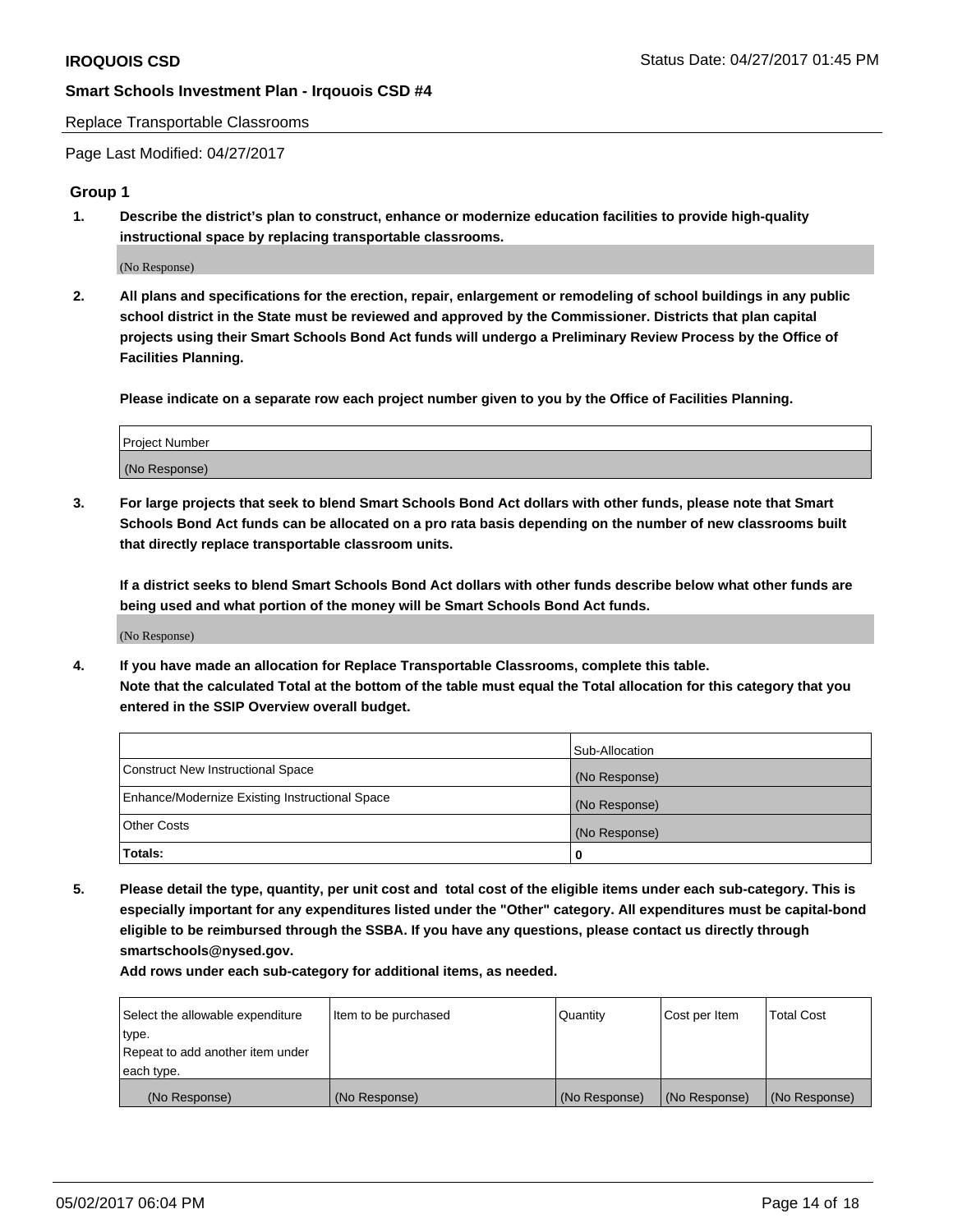#### High-Tech Security Features

Page Last Modified: 04/27/2017

# **Group 1**

**1. Describe how you intend to use Smart Schools Bond Act funds to install high-tech security features in school buildings and on school campuses.**

(No Response)

**2. All plans and specifications for the erection, repair, enlargement or remodeling of school buildings in any public school district in the State must be reviewed and approved by the Commissioner. Districts that plan capital projects using their Smart Schools Bond Act funds will undergo a Preliminary Review Process by the Office of Facilities Planning.** 

**Please indicate on a separate row each project number given to you by the Office of Facilities Planning.**

| Project Number |  |
|----------------|--|
|                |  |
| (No Response)  |  |

- **3. Was your project deemed eligible for streamlined Review?**
	- Yes  $\hfill \square$  No
- **4. Include the name and license number of the architect or engineer of record.**

| Name          | License Number |
|---------------|----------------|
| (No Response) | (No Response)  |

**5. If you have made an allocation for High-Tech Security Features, complete this table. Note that the calculated Total at the bottom of the table must equal the Total allocation for this category that you entered in the SSIP Overview overall budget.**

|                                                      | Sub-Allocation |
|------------------------------------------------------|----------------|
| Capital-Intensive Security Project (Standard Review) | (No Response)  |
| Electronic Security System                           | (No Response)  |
| <b>Entry Control System</b>                          | (No Response)  |
| Approved Door Hardening Project                      | (No Response)  |
| <b>Other Costs</b>                                   | (No Response)  |
| Totals:                                              | 0              |

**6. Please detail the type, quantity, per unit cost and total cost of the eligible items under each sub-category. This is especially important for any expenditures listed under the "Other" category. All expenditures must be capital-bond eligible to be reimbursed through the SSBA. If you have any questions, please contact us directly through smartschools@nysed.gov.**

| (No Response)                    | (No Response)        | (No Response) | (No Response) | (No Response)     |
|----------------------------------|----------------------|---------------|---------------|-------------------|
| each type.                       |                      |               |               |                   |
| Repeat to add another item under |                      |               |               |                   |
| type.                            |                      |               |               |                   |
| Select the allowable expenditure | Item to be purchased | Quantity      | Cost per Item | <b>Total Cost</b> |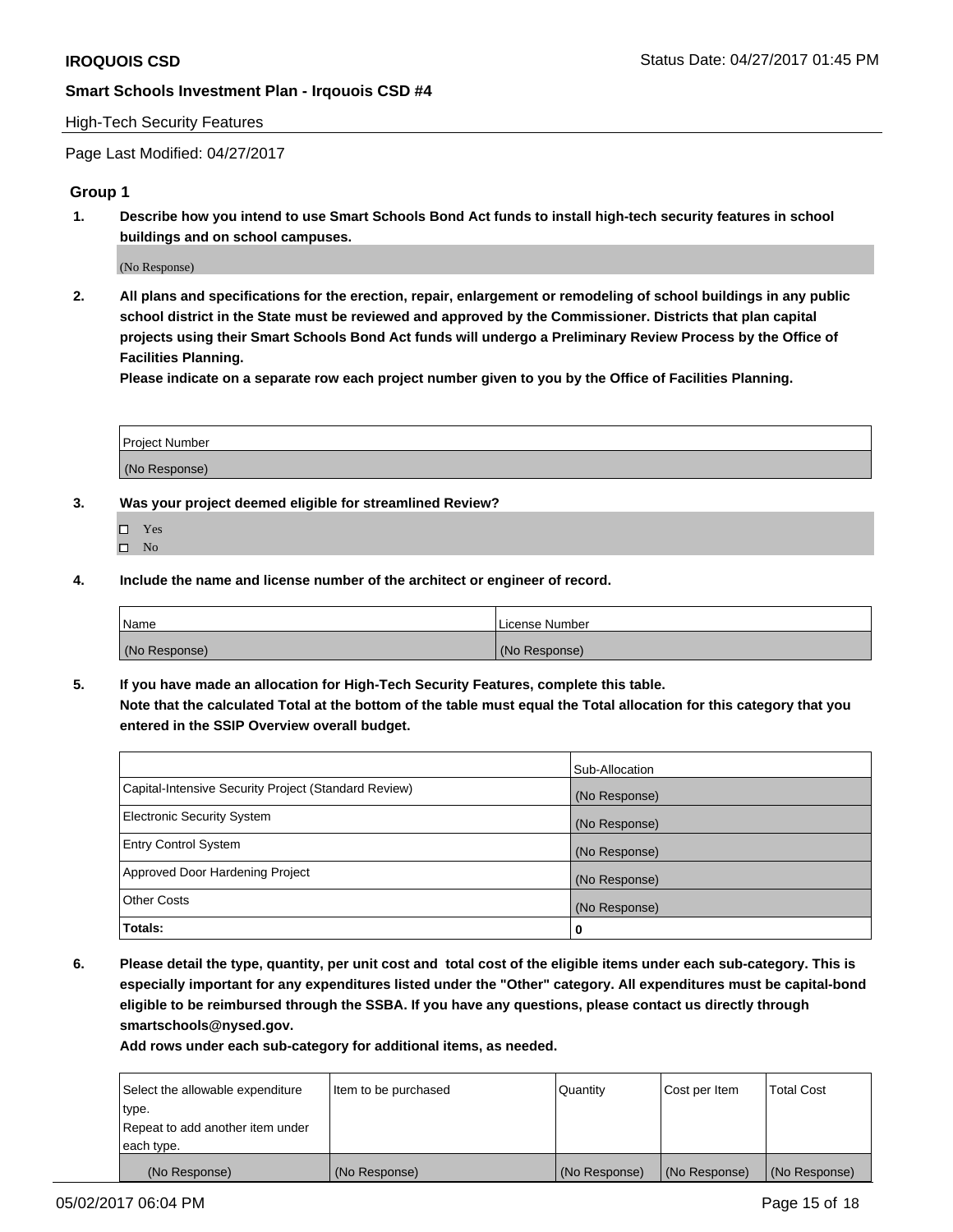High-Tech Security Features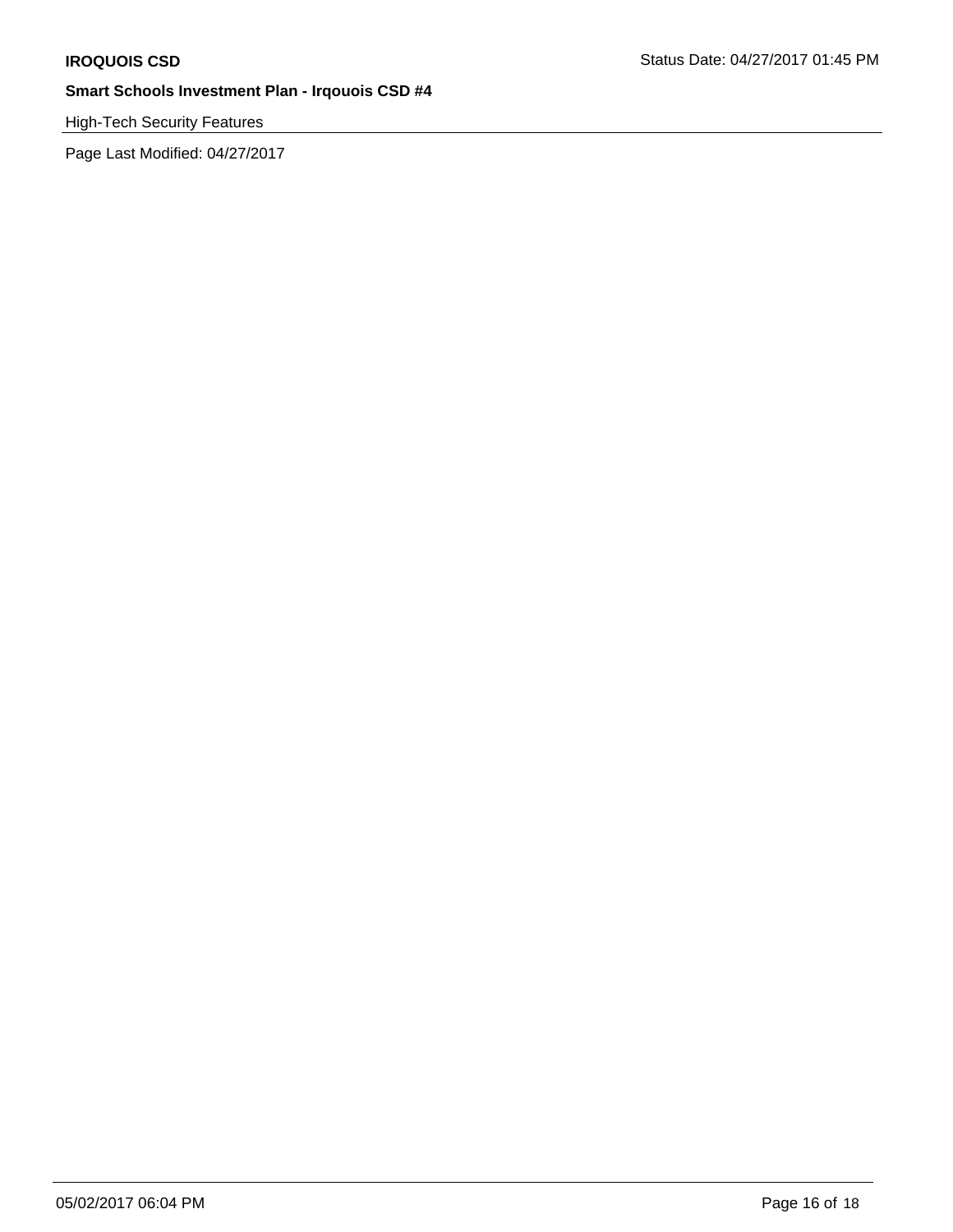Report